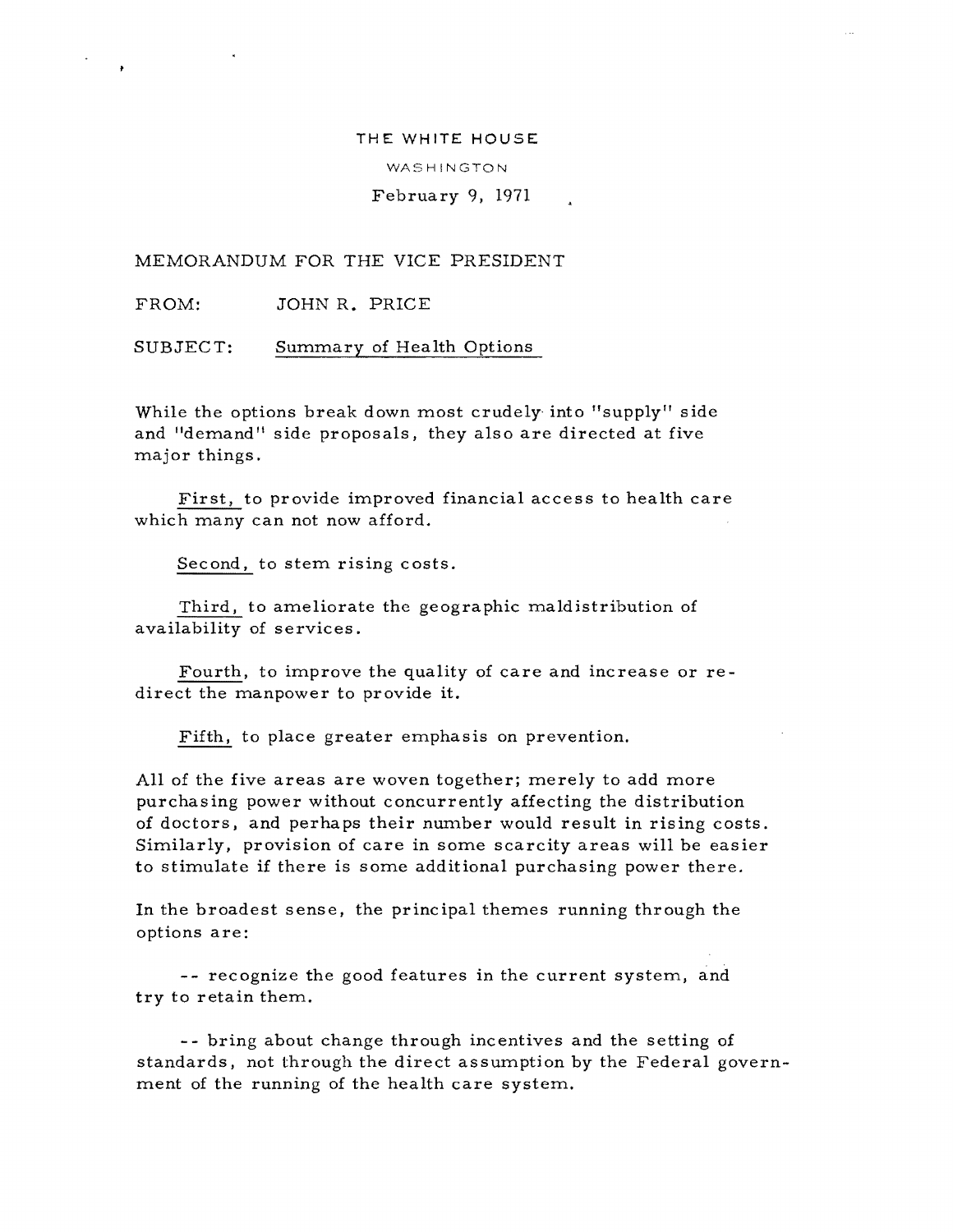The message is now scheduled to go to the Congress on the 17th of February, next Wednesday. It will be accompanied by a lengthy "White Paper" or "Brandeis Brief" detailing the problems with the current system, and setting forth the rationale for the particular proposals we are making.

## 1. Financing

The details have not finally been resolved. In brief, the financing proposals have three parts. The first is we will mandate the provision by all employers of health benefits for their employees which will be comprehensive, including both in-patient and out-patient coverage. Private or mutual insurance carriers can provide the coverage. Tentatively, all employers with one or more employees will be required to cover their employees, although the extent of the employees' contribution to the cost is as yet unresolved, as is the effective date on which the mandated standards would corne into play. The pr inciple as you know is comparable to the fair labor standards principle. It would impose an additional cost on many employers, although a high percent of employers already are covering their employees with more or less comprehensive care. On the rationale that other alternatives being discussed on the Hill (like a payroll tax on employers to pay for Federally provided catastrophic insurance) would hit employers no less hard and probably harder than paying for our mandated coverage, we have decided not to subsidize the employers.

The proposal is starkly different from most of the schemes now being aired on the Hill. While it is bound to evoke charges that we are favoring the insurance industry, etc., in fact, if enacted, we think it could have a salutary effect on prices of coverage. This is because in the past, carriers have tended to blink at the high costs of care which providers charge to them, and to pass on these costs in the form of higher premiums. Now, since it is more a cost of doing business for an employer, the latter will tend to pres sure the carrier to be more circums pect in allowing overcharging, or over-utilization.

Most importantly, it retains the current structure, and the insurance industry, providing a chance for "diversity, competition and experimentation!! as the President said at a Leadership Conference this morning.

The second major part of the financing proposal is the Family Health Insurance Plan (FHIP). This is to help provide coverage for unemployed families, and for self-employed families. It is still undec ided whether the cut-off level of income for a family would be the same as FAP (\$3920 for a family of four) or \$5,000. We have rejected a FHIP for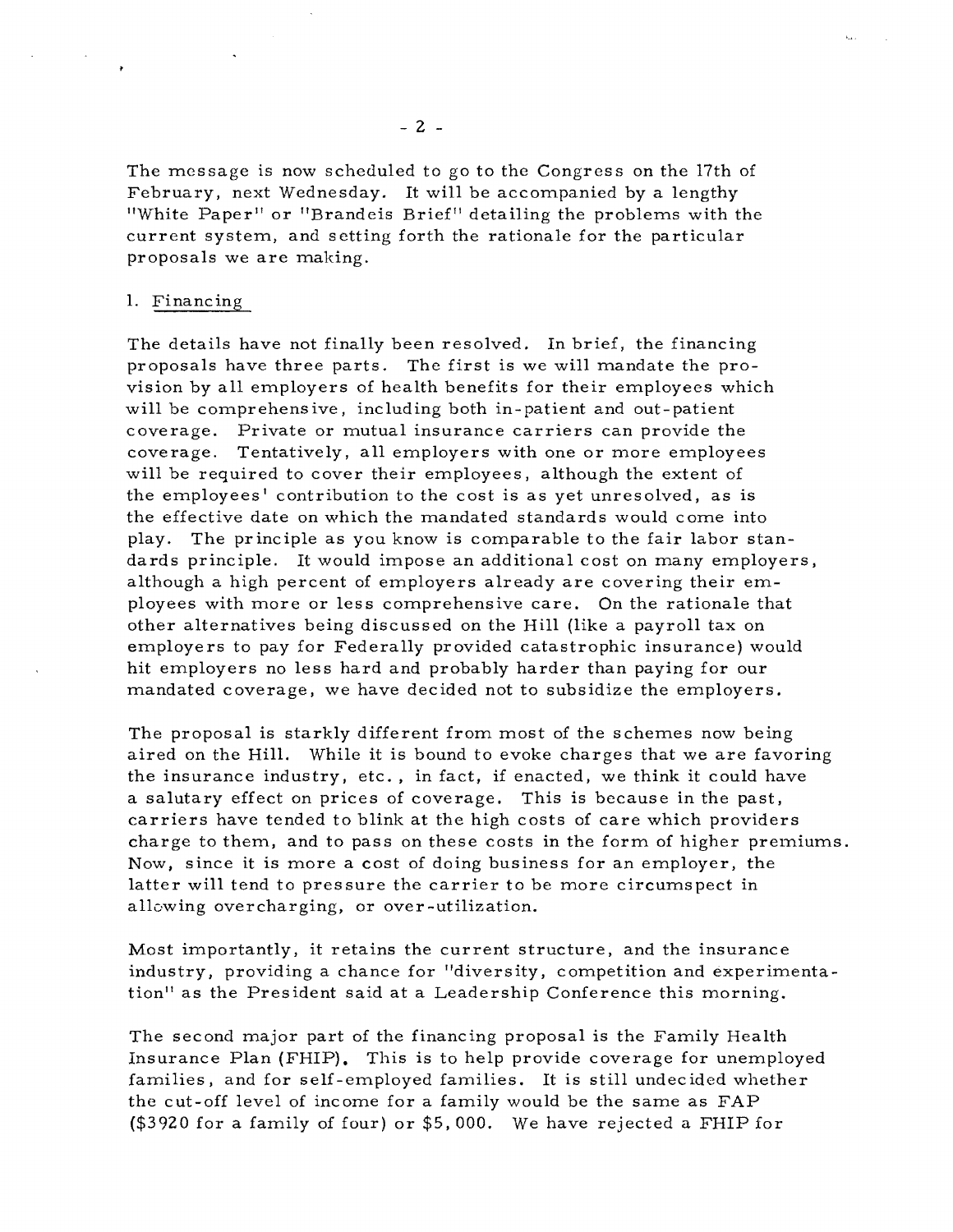families with incomes running as high as  $$8,000$ . FHIP would replace Medicaid.

Self-employed persons above the income level would have available to them a State pooled insurance program with the same standards as mandated for the others.

Finally, Medicare would be amended so that the elderly and disabled who are on welfare (Old Age Assistance, Aid to the Blind and the Disabled) would have their health care provided by Medicare. Also, Parts A and B would be combined, and tentatively the part which had been paid for by contributions from the elderly, would be met now by financing under general revenues.

See decision paper from Secretary Richardson of February 8 for discussion of some of the last minute issues in financing.

## 2. Rising Costs

As mentioned, the insurance and mandated standards may have some impact on costs, although simply the provision of more insurance without structural change in the system could lead simply to a higher unit cost for care.

One of the principal proposals to combat cost increases is the health maintenance organization, with which you are familiar. As the proposal now stands, we would eschew the approach of requiring that any Federal reimbursement for service could be made only if the service were performed in an HMO (some bills go this far). Rather, we would put an option in both FHIP and in the standards for the mandated insurance coverage that HMOs could perform the service. This will mean that HMOs will be able to compete for service in areas where they have not ventured before. The combination of no option in most insurance policies, and of low local standards of coverage in many areas, meaning that pre-paid practice was costlier by far, have inhibited HMO growth in the past.

Also an obstacle to HMOs growing in the market of providers have been State laws restricting group practice. To remedy this, we will create a group in consultation with the States to develop a Model State Code for group practice. In the meantime, the Secretary of HEW would be given limited power to override or preempt State restrictions by contracting directly with HMO type organizations to provide care, reimbursed by FHIP funds. Resting on the supremacy clause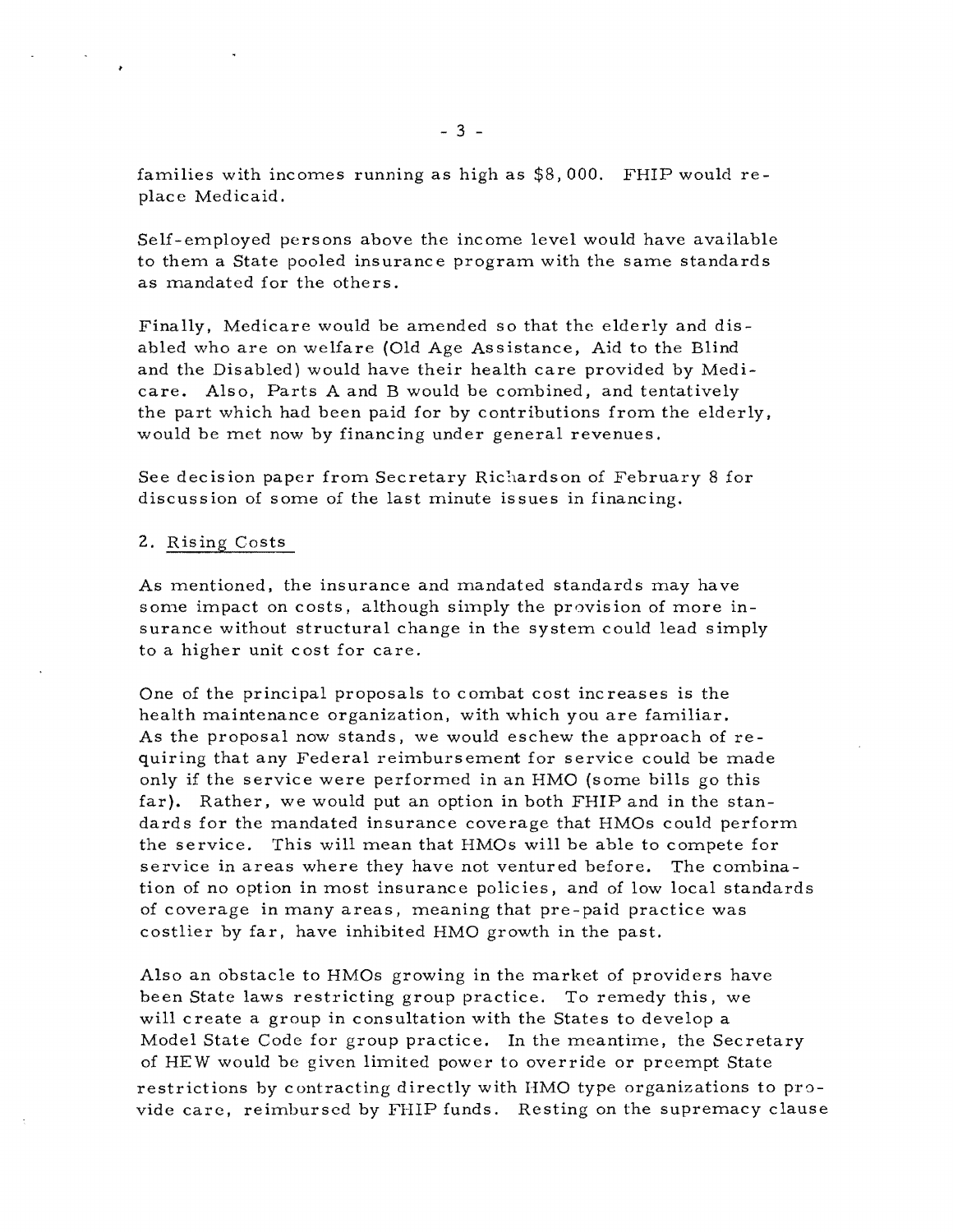of the Constitution, this action could proceed while Model Codes are being developed.

The specific support devices for HMOs are discussed in the decision paper for the President of February 4th, and summarized in my memo for the President of February 8th.

Beyond the potential of HMOs to help control costs, the message will propose closer utilization review for all insurance payments. Tentatively, it is expected that the review will be provided through local medical societies, with outside persons or "consumers" also represented.

Another important factor in cost is the resource base of health personnel. Thus, the output of medical schools will be stimulated by capitation grants and by special grants for things such as shortening curriculum, etc. Similarly, the provision of more lower cost providers (allied health personnel) will be encouraged through two principle techniques: one is assistance to institutions to train them, and the other is the development of Model State Codes regulating their use, and easing entry to the market for them. As with States where law restricts group practice, so in States where allied health personnel are limited in what they can perform, the Federal government will preempt State law in a limited way by contracting directly for use of such personnel.

Doctors have often been anxious to use them, but reluctant to for fear of malpractice suits, in which awards have been skyrocketing. Therefore, the Secretary will establish a Commission to examine means to re-work the law of malpractice to protect customers while at the same time not precluding doctors from using physicians' assistants and other allied health personnel, and also avoiding their protective use of unneeded tests and consultations, all of which have helped to drive costs up.

# 3. Geographic Distribution

Area Health Education Centers will be located in poorly or underserved parts of the country, where it would not make economic sense to start the construction and staffing of a full medical school. Based on existing hospitals or centers, they would provide basic medical education for physicians' assistants, and refresher courses or continuing education. This is based on a recommendation of the Carnegie Commis sion and should jibe well with the Pres ident 's interest in national growth policy and rural development.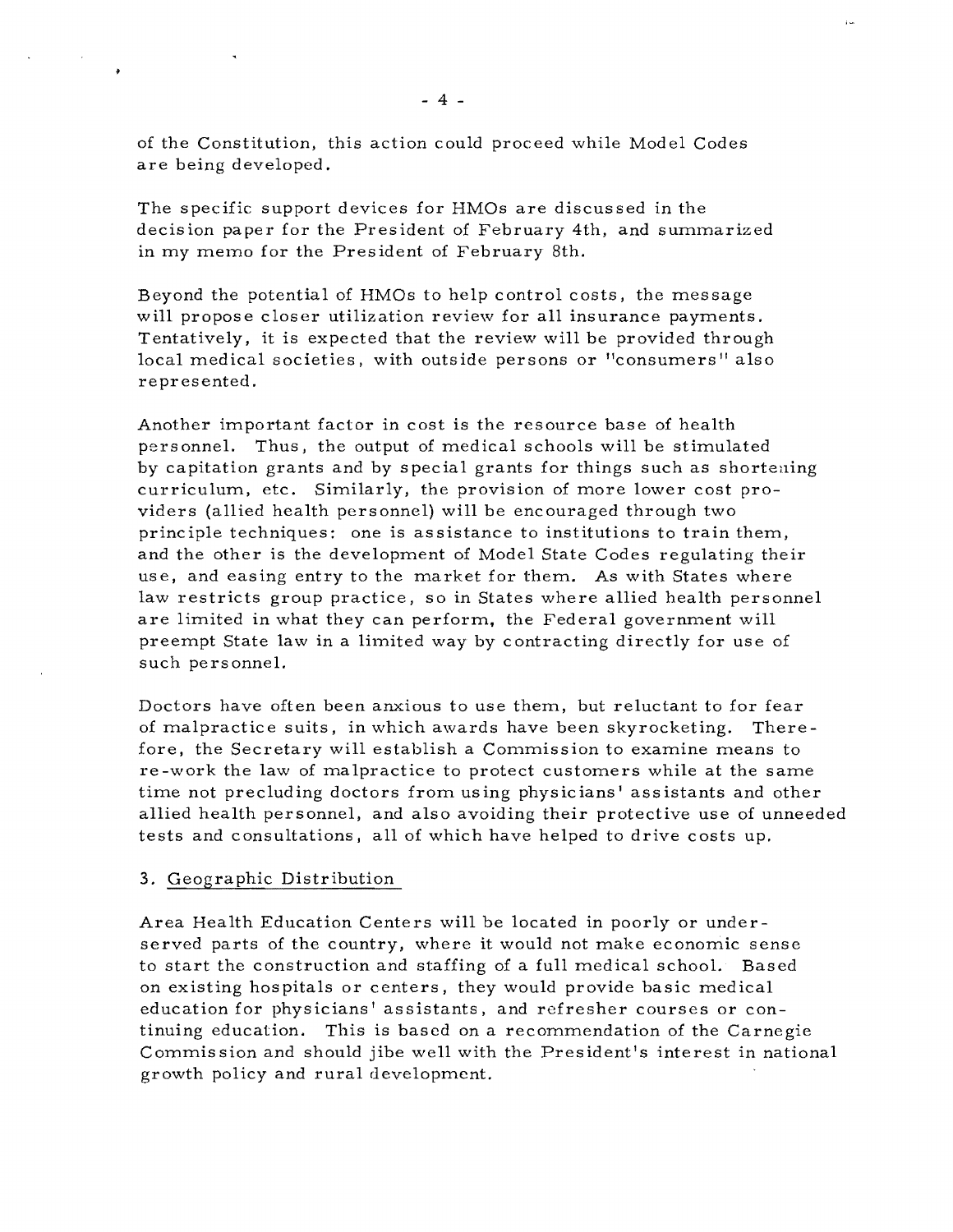Tentatively, too, there may be efforts to establish some 100 "Family Health Centers" over the next two years, using existing authority. These would be like the OEO "Neighborhood Health Centers" except they would not be subject necessarily to "community control<sup>11</sup> or contain activities like "health advocacy." They are discussed in detail in the February 4th and February 8th papers as are also HMOs for scarcity areas.

Tentatively, the President will implement the National Health Service Corps at a cost of \$10 million, which will provide Public Health Service doctors and para-professionals to serve in scarcity areas after a local request for them is made to the Federal government. While our disposition at this point is to use them largely in the most sparsely settled parts of the country, it may be necessary for them to help staff any Family Health Centers or HMOs which start in urban areas which are poorly serviced.

Another attempt to influence better distribution of health personnel will be through partial or complete forgivenes s by the Federal government of any loans owed by medical students for their education, if the student serves for a given period of time in a scarcity area. The definition of scarcity area has not yet been made, and it is undecided as yet whether the definition should be made by the States, or by the Federal government.

A very different approach to the maldistribution problem is to acknowledge that while a main difficulty is lack of facilities, another one is a surfeit of facilities, especially hospital beds, in other areas. Therefore, it will be propos ed that we strengthen the hands of State planning bodies to permit them to exercise even greater control over the licensing of new hospital beds, and encourage them to define catchment areas for out-patient facilities which can then be tied to existing in- patient facilities.

### 4. Quality of Care

While the quality of care for some is extremely high, for other it is not good. This has to do not alone with geographic isolation of patients, but also with the ever higher percentage of doctors who move on into spec iality areas, and are not available to help serve the primary needs of most people, but reserve their efforts for the more specialized and expensive care of which the few have need.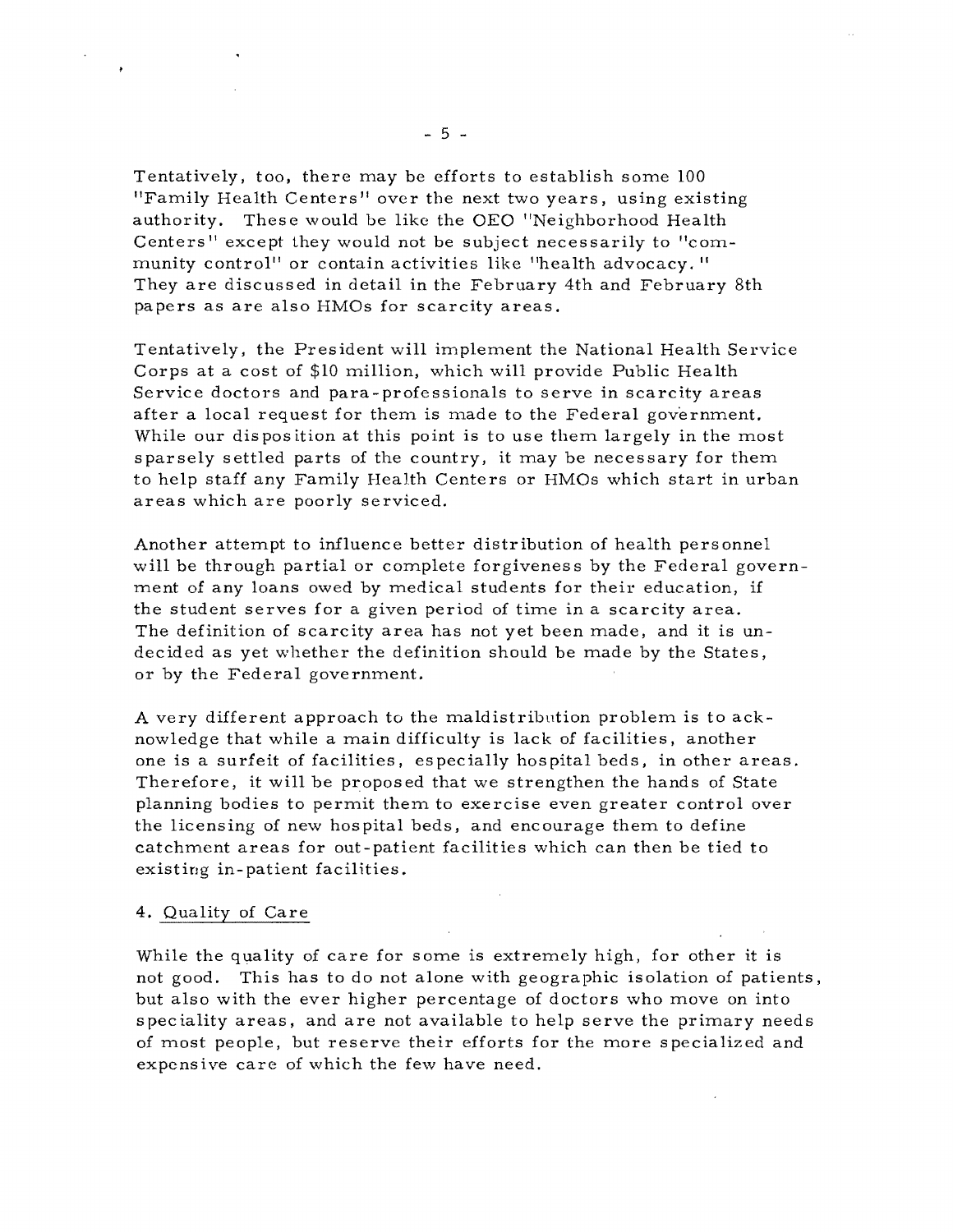Therefore, one way of making more broadly available the high quality training of which our medical schools are capable is to encourage larger numbers of their graduates to engage in primary care. We will be seeking to do this by a loan forgiveness feature, similar to the one mentioned above for those who treat in scarcity areas, but for MDs who provide primary care. Also there will be higher graduate training stipends available for those entering primary care practice.

To strengthen the role of the medical schools themselves, and help some of them which are in precarious financial condition, it will be proposed that we make capitation grants for each student enrolled, to help defray his overhead for the school. Also, there will be project grants for enrollment increases, for shortening of the curriculum and reforms of the curriculum, and for the training of physician assistants.

Somewhat distinct from utilization review will be "peer" review of the quality of care provided. This review will seek to assure that widely accepted standards of practice are being employed, and may be ac.companied by assistance for data development on treatment and hos pital discharge, which should aid not only in peer review procedures, but the development of more efficient hospital mangement techniques.

The Area Health Education Centers are meant, as mentioned above, to expand continuing medical education, with consequent regional benefits in higher quality of care.

#### 5. Prevention

The President will announce his desire to form a "National Health E ducation Foundation" which will be entirely privately financed and which will seek to draw together business, labor, and other user and provider groups. The Foundation will seek to develop and promote techniques of preventive health care, including advertising, using trade union organs, company health plans, etc.

The Foundation will hold its organizational meeting some week or two following the President's message.

The President has already announced his expanded biomedical research program for cancer and for sickle cell anemia, at a level of \$100 million.